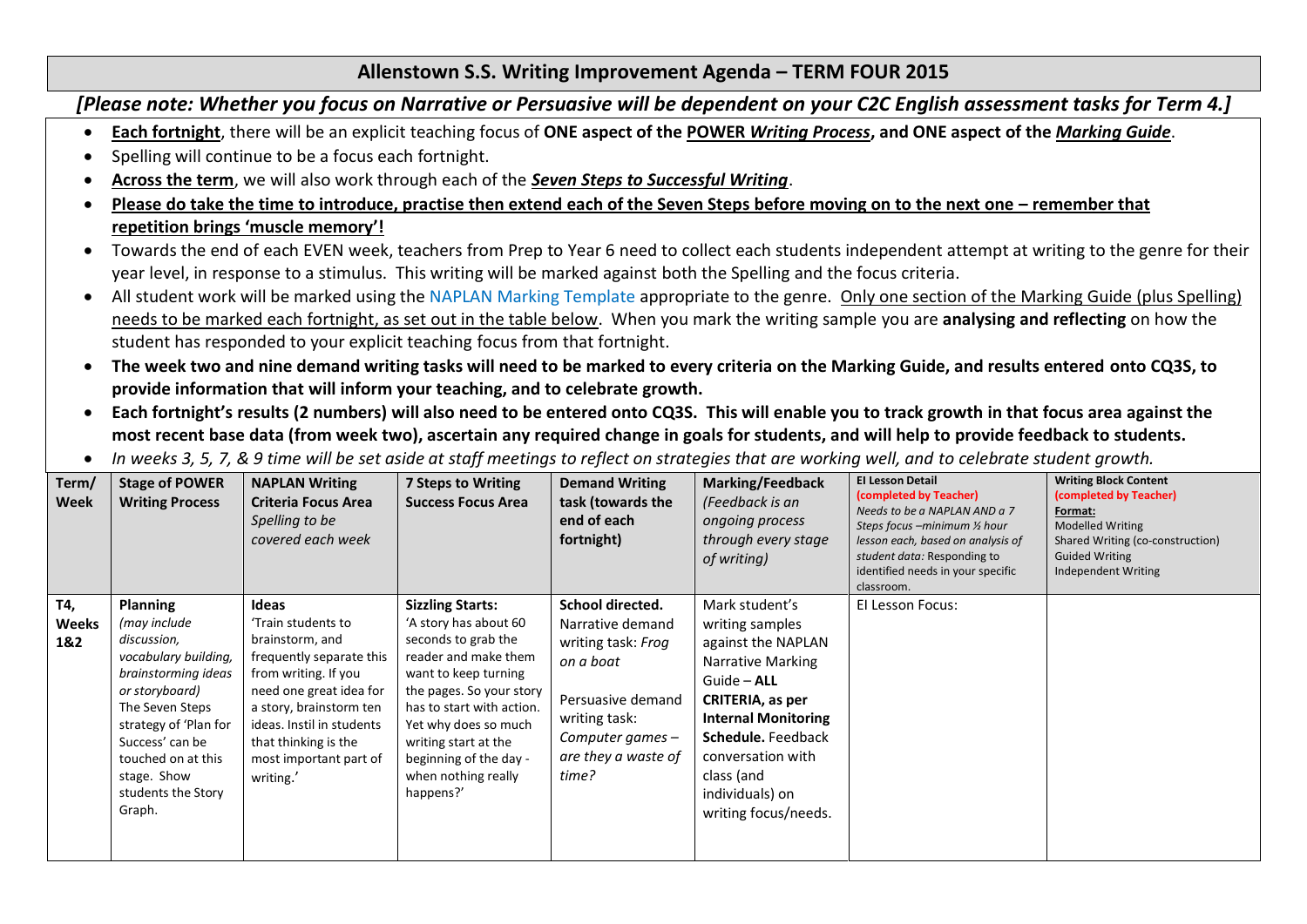| Term/<br><b>Week</b>       | <b>Stage of POWER</b><br><b>Writing Process</b>                                                                                                                   | <b>NAPLAN Writing</b><br><b>Criteria Focus Area</b><br>Spelling to be<br>covered each week                                                                                                                                                                                              | <b>7 Steps to Writing</b><br><b>Success Focus Area</b>                                                                                                                                                                                                                                        | <b>Demand Writing</b><br>task (towards the<br>end of each<br>fortnight)                                                                               | <b>Marking/Feedback</b><br>(Feedback is an<br>ongoing process<br>through every stage<br>of writing)                                                                                                                                                                                                                                                | <b>El Lesson Detail</b><br>(completed by Teacher)<br>Needs to be a NAPLAN AND a 7<br>Steps focus –minimum ½ hour<br>lesson each, based on analysis of<br>student data: Responding to<br>identified needs in your specific<br>classroom. | <b>Writing Block Content</b><br>(completed by Teacher)<br>Format:<br><b>Modelled Writing</b><br>Shared Writing (co-construction)<br><b>Guided Writing</b><br>Independent Writing |
|----------------------------|-------------------------------------------------------------------------------------------------------------------------------------------------------------------|-----------------------------------------------------------------------------------------------------------------------------------------------------------------------------------------------------------------------------------------------------------------------------------------|-----------------------------------------------------------------------------------------------------------------------------------------------------------------------------------------------------------------------------------------------------------------------------------------------|-------------------------------------------------------------------------------------------------------------------------------------------------------|----------------------------------------------------------------------------------------------------------------------------------------------------------------------------------------------------------------------------------------------------------------------------------------------------------------------------------------------------|-----------------------------------------------------------------------------------------------------------------------------------------------------------------------------------------------------------------------------------------|----------------------------------------------------------------------------------------------------------------------------------------------------------------------------------|
| T4,<br>Weeks<br>3&4        | Organise<br>(May include<br>discussion of the<br>organisational<br>pattern that will<br>be used. Use Top<br>Level Structures<br>as appropriate)                   | <b>Text Structure:</b><br>Skill focus: The<br>organisation of the<br>structural components<br>of a persuasive text<br>(introduction, body,<br>conclusion) OR<br>narrative text<br>(orientation,<br>complication,<br>resolution) into an<br>appropriate and<br>effective text structure. | <b>Tightening Tension:</b><br>Use the Story<br>Graphs; organise<br>what will happen in<br>beginning, middle,<br>end; Structure<br>chosen depends on<br>the strategies you<br>use.                                                                                                             | <b>Teacher choice:</b><br>writing is<br>dependent on the<br>literacy demands<br>of your C2C<br>assessment tasks<br>(reading or written<br>components) | Mark student's<br>writing samples<br>against the NAPLAN<br>Narrative Marking<br>Guide - SPELLING<br>and TEXT<br><b>STRUCTURE;</b><br>Feedback<br>conversation with<br>class (and<br>individuals) on<br>writing focus/needs.<br>Week 3: discussion &<br>showcase in staff<br>meeting of growth<br>and successful<br>teaching strategies.            | El lesson Focus:                                                                                                                                                                                                                        |                                                                                                                                                                                  |
| T4,<br><b>Weeks</b><br>5&6 | <b>Writing</b><br>(allowing<br>students to focus<br>on the stage of<br>the POWER<br>writing process<br>where the focus is<br>to get their ideas<br>down on paper) | <b>Sentence Structure:</b><br>The production of<br>grammatically<br>correct, structurally<br>sound and<br>meaningful<br>sentences.                                                                                                                                                      | <b>Dynamic Dialogue</b><br>A scene from a story<br>really comes alive<br>when dialogue is<br>used.<br>Show, Don't Tell<br>For important<br>information, apply<br>the 'seeing-is<br>believing' test. Does<br>the<br>writer give me detail<br><b>SO</b><br>I can see the picture<br>in my mind? | <b>Teacher choice:</b><br>writing is<br>dependent on the<br>literacy demands<br>of your C2C<br>assessment tasks<br>(reading or written<br>components) | Mark student's<br>writing samples<br>against the NAPLAN<br>Narrative Marking<br>Guide - SPELLING<br>and <b>SENTENCE</b><br><b>STRUCTURE;</b><br>Feedback<br>conversation with<br>class (and<br>individuals) on<br>writing focus/needs.<br>Week 5: discussion &<br>showcase in staff<br>meeting of growth<br>and successful<br>teaching strategies. | El lesson Focus:                                                                                                                                                                                                                        |                                                                                                                                                                                  |